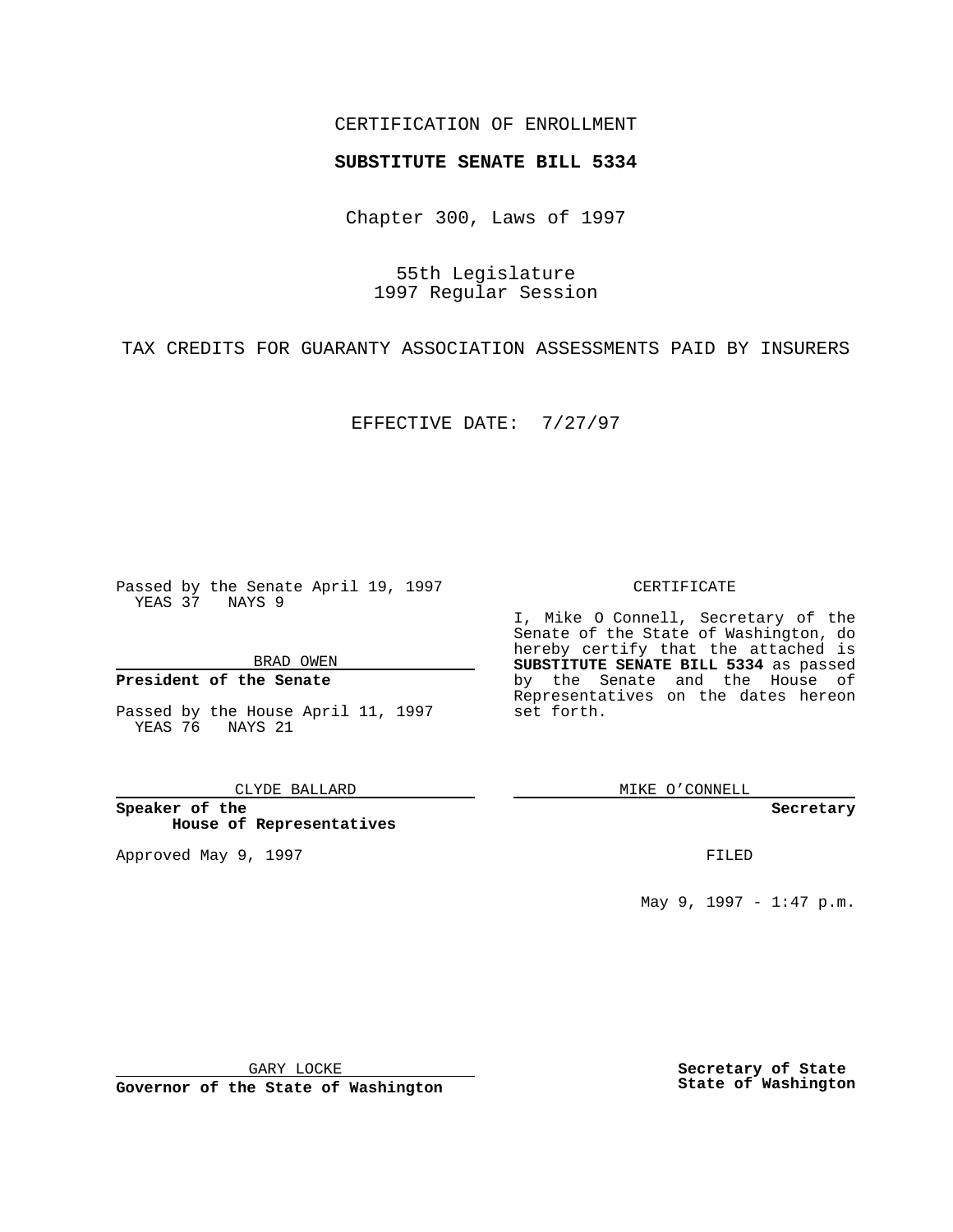# **SUBSTITUTE SENATE BILL 5334** \_\_\_\_\_\_\_\_\_\_\_\_\_\_\_\_\_\_\_\_\_\_\_\_\_\_\_\_\_\_\_\_\_\_\_\_\_\_\_\_\_\_\_\_\_\_\_

\_\_\_\_\_\_\_\_\_\_\_\_\_\_\_\_\_\_\_\_\_\_\_\_\_\_\_\_\_\_\_\_\_\_\_\_\_\_\_\_\_\_\_\_\_\_\_

AS AMENDED BY THE HOUSE

Passed Legislature - 1997 Regular Session

**State of Washington 55th Legislature 1997 Regular Session**

**By** Senate Committee on Ways & Means (originally sponsored by Senators Winsley, Heavey, Finkbeiner, Benton, Rasmussen, Hale and West)

Read first time 02/12/97.

1 AN ACT Relating to credit against the premium tax for guaranty 2 association assessments paid by insurers; and amending RCW 48.32.145 3 and 48.32A.090.

4 BE IT ENACTED BY THE LEGISLATURE OF THE STATE OF WASHINGTON:

5 **Sec. 1.** RCW 48.32.145 and 1993 sp.s. c 25 s 901 are each amended 6 to read as follows:

7 Every member insurer that prior to April 1, 1993, or after the 8 effective date of this section, shall have paid one or more assessments 9 levied pursuant to RCW 48.32.060(1)(c) shall be entitled to take( $(\tau$ 10 <del>as</del>)) a credit against any premium tax falling due under RCW 11  $48.14.020((-))$ . The amount of the credit shall be one-fifth of the 12 aggregate amount of such aggregate assessments paid during such 13 calendar year for each of the five consecutive calendar years beginning 14 with the calendar year following the calendar year in which such 15 assessments are paid. Whenever ((an assessment or uncredited portion 16 of an assessment)) the allowable credit is or becomes less than one 17 thousand dollars, the entire amount ((may be credited)) of the credit 18 may be offset against the premium tax at the next time the premium tax 19 is paid.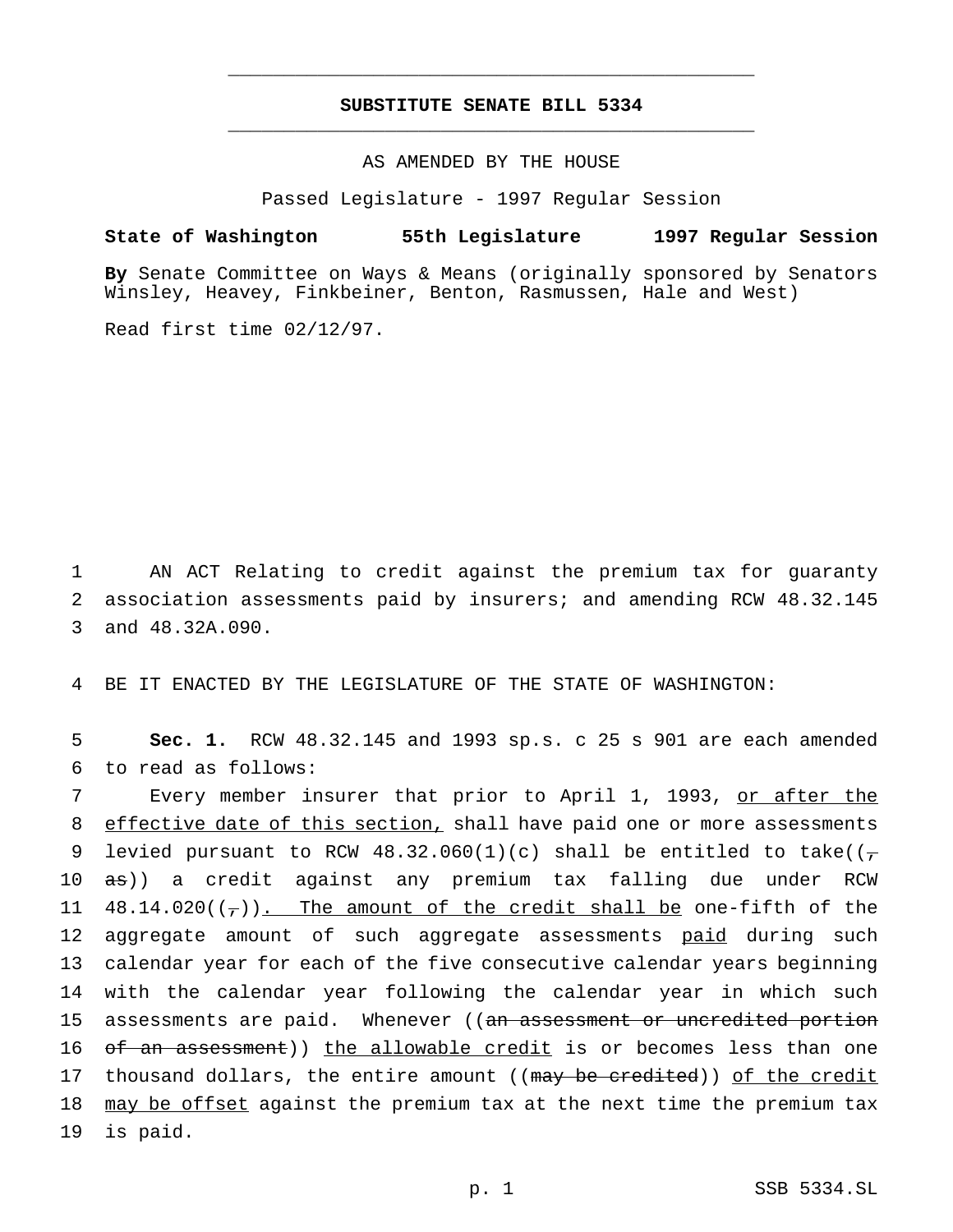((This section shall expire January 1, 1999.))

 **Sec. 2.** RCW 48.32A.090 and 1993 sp.s. c 25 s 902 are each amended to read as follows:

 (1) The association shall issue to each insurer paying an assessment under this chapter certificates of contribution, in appropriate form and terms as prescribed or approved by the commissioner, for the amounts so paid into the respective funds. All outstanding certificates against a particular fund shall be of equal dignity and priority without reference to amounts or dates of issue.

10 (2) An outstanding certificate of contribution issued <u>for an</u> 11 assessment paid prior to April 1, 1993, or issued for an assessment paid for an insolvent insurer for which the order of liquidation was 13 entered after the effective date of this section, shall be shown by the insurer in its financial statements as an admitted asset for such amount and period of time as the commissioner may approve. Unless a longer period has been allowed by the commissioner the insurer shall in any event at its option have the right to so show a certificate of contribution as an admitted asset at percentages of original face amount for calendar years as follows:

100% for the calendar year of issuance;

 80% for the first calendar year after the year of issuance; 60% for the second calendar year after the year of issuance; 40% for the third calendar year after the year of issuance; 20% for the fourth calendar year after the year of issuance; and 0% for the fifth and subsequent calendar years after the year of issuance.

 Notwithstanding the foregoing, if the value of a certificate of contribution is or becomes less than one thousand dollars, the entire amount may be written off by the insurer in that year.

 (3) The insurer shall offset the amount written off by it in a calendar year under subsection (2) of this section against its premium tax liability to this state accrued with respect to business transacted in such year.

 (4) Any sums recovered by the association representing sums which have theretofore been written off by contributing insurers and offset against premium taxes as provided in subsection (3) of this section, shall be paid by the association to the commissioner and then deposited